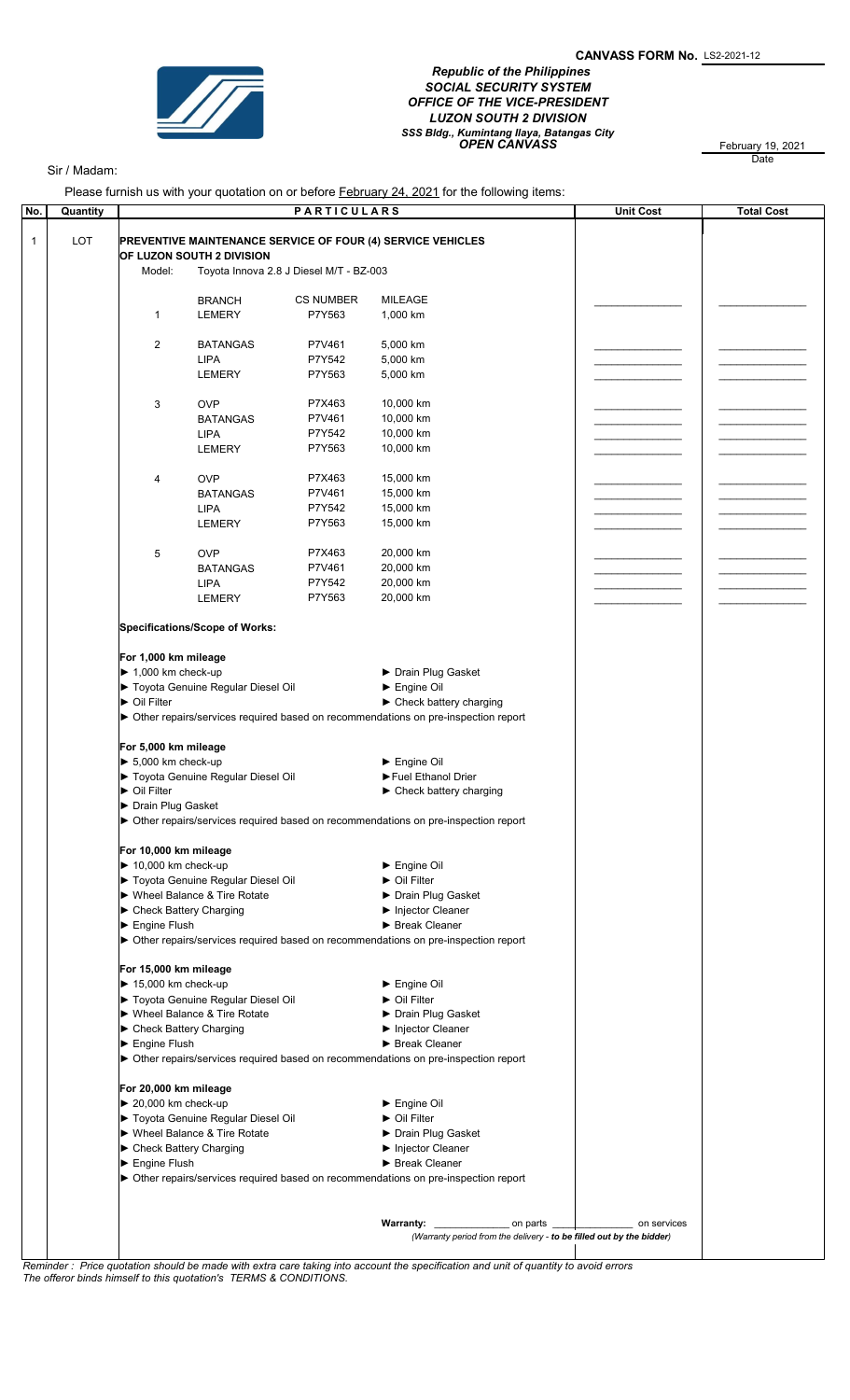Approved Budget: Php\_\_\_\_\_\_\_\_\_\_\_\_\_\_\_\_\_\_\_\_ ; 76,000.00 ; APP # 209 OVP - P 20,000.00 Batangas - P 11,000.00 Lemery - P 20,000.00 Lipa - P 25,000.00

Price validity :<br>
Area of Delivery:<br>
Toyota Service Cent Mode of Evaluation: \_per lot\_\_\_ Delivery Terms:

Thirty (30) Calendar Days from receipt of approved Job Order / Purchase Order. Payment Terms:<br>
Price validity: Twelve (12) months<br>
Twelve (12) months Toyota Service Center

TERMS AND CONDITIONS: Kindly see (Page 2 of 2) at the back hereof

This is to certify that all data / quotation indicated above are valid.

Owner/Company Representative ( Sign over Printed Name)

Very Truly Yours, Signature over printed name IREIN E. LANDICHO LBAC Secretariat

Please Indicate your Business Name,

**Please indicate below your Business Name.** Address and Telephone Number and Date Received.

Your Business SSS No.

( In case of Self-Employed, please indicate your SSS number)

PhilGeps Registration No. T I N No. Date Received :

(Business Name)

(Business Address )

(Telephone No.)

Page 1 of 2